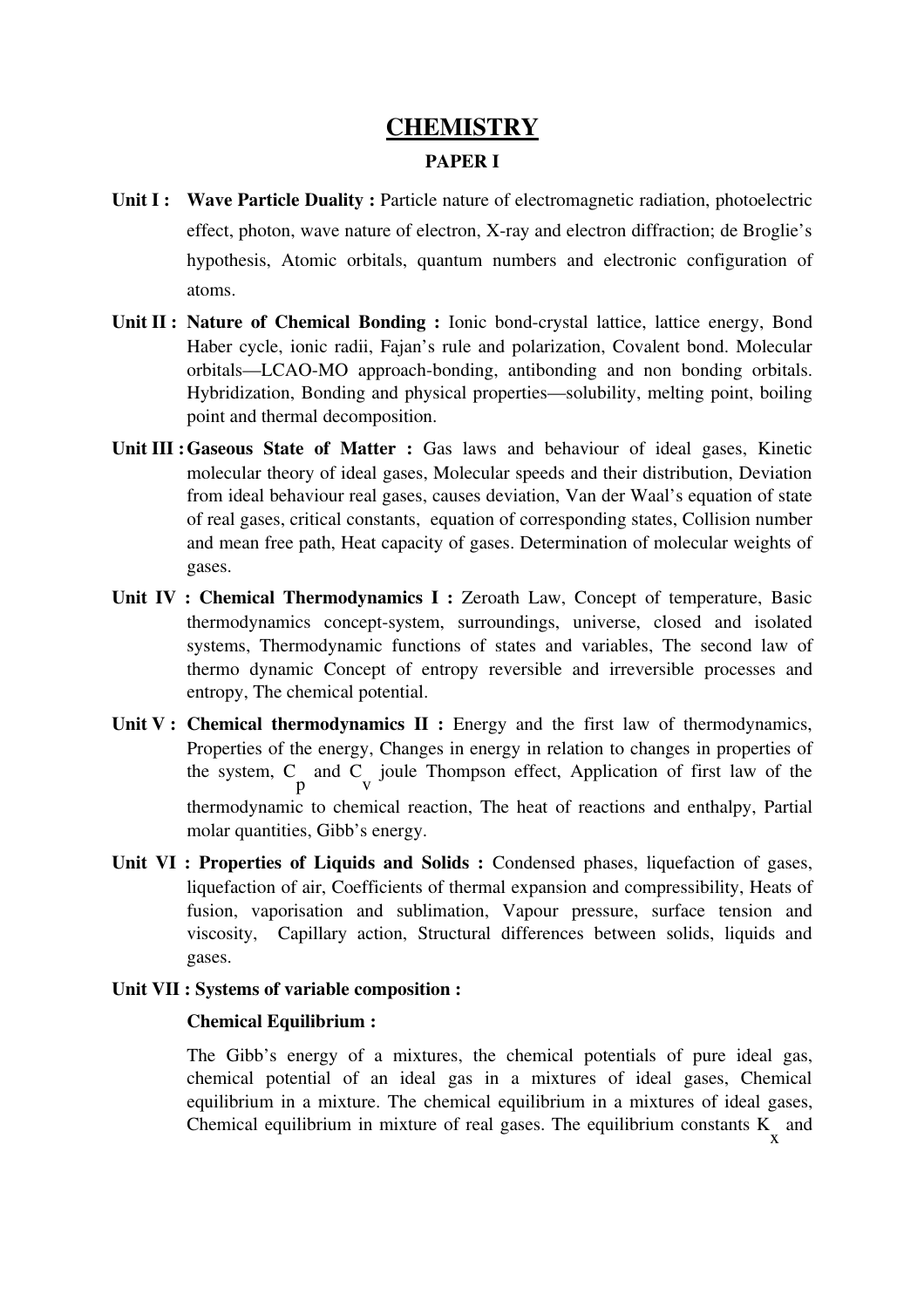K c , The temperature dependence of the equilibrium constant, Chemical reactions

and the entropy of the universe, The Gibb's Duhem equation.

## Unit VIII : The Ideal Solution and the Colligative properties :

Kinds of solution, definition of ideal solution, Colligative properties, The freezing point depression. Solubility elevation of the boiling points, Osmotic pressures, Raolt's Laws and determination of molecular weights based on colligative properties.

Unit IX : Chemical Kinetics : Rate Laws, Order and molecularity of chemical reactions. Determination of a order of a reaction. Dependence of rate of reaction on temperature, Consecutive and complex reaction, Free radical reactions mechanisms, Reactions in solution. Catalysis-Acid base catalysis, Enzyme catalysis, The activation energy and the collision theory of reaction rates, Unimolecular reaction, The theory of absolute reaction rates.

> Gibb's energy and entropy of activation, Reactions in solution-ionic reactions, salt effects.

Unit X : Surface Phenomena : Surface energy and surface tension, Magnitudes of surface tension, Measurement of surface tension, Thermodynamic formulation, Bubbles, Liquid and solid interfaces, Surface tension and absorption, Surface films, Absorption and solids, Physical absorption and Chemical absorption, Colloids and colloidal properties, Collodial electrolytes, Soaps and detergents, Emulsions and foams.

Text Book : 1. S. R. Palit : Physical Chemistry.

2. G. W. Castellan : Physical Chemistry.

Narosa Publishing House.

## **CHEMISTRY**

## PAPER -II

## INORGANIC AND ORGANIC CHEMISTRY

- Unit I: Structure of the Atom : Important sub atomic particles, Bohr's model of the hydrogen atom. Sommerfelds modification. Qunatum numbers and orbitals. Pauli's exclusion principle electronic configuration of atoms. Hund's rule. Aufbau principle. Dual nature of matter and radiations, de Broglies relationship, Heisenberg's uncertainly principle, Schrodinger's wave equation and quantum mechanical description of an atom, Significance of quantum numbers.
- Unit II : Periodic Laws and Periodic Properties of Elements : Short and long forms of periodic tables. The modern classification of elements into 18 groups, types of elements based on electronic configuration. Periodicity of properties valency, atomic size ionization energy, electron affinity, electronegativity, density, melting and boiling points, General group study, Position of hydrogen in the periodic table.